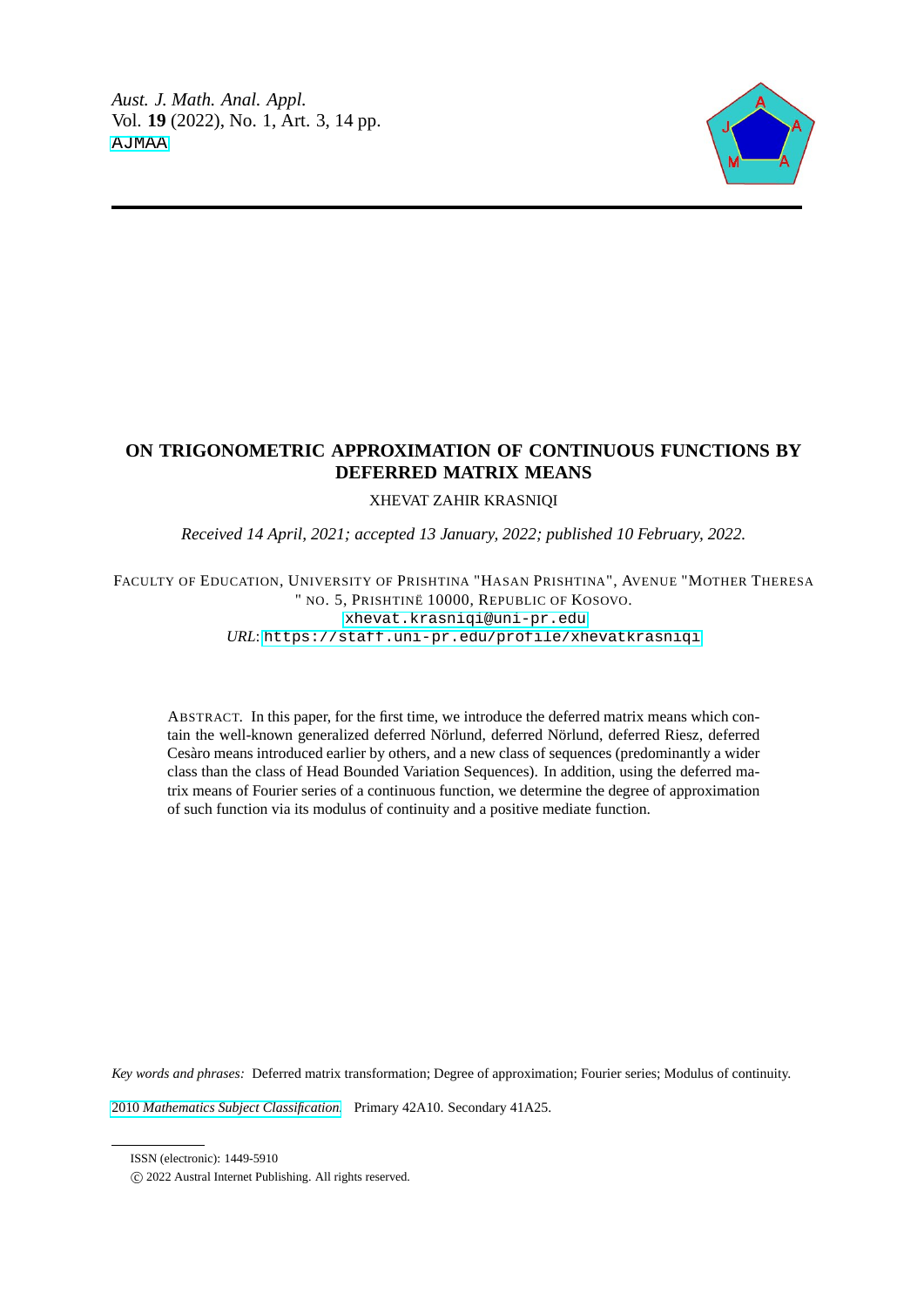#### 1. **INTRODUCTION AND MOTIVATION**

The degree of approximation of  $2\pi$ -periodic and continuous functions, using various means of partial sums of its Fourier series, has been studied by Sahney and Goel in [\[21\]](#page-13-0), by Holland and Sahney in [\[6\]](#page-12-0), and by second author of this paper in [\[2\]](#page-12-1)-[\[4\]](#page-12-2). In 2004, Leindler [\[15\]](#page-12-3) replaced the monotonicity conditions in results of Chandra presented in [\[4\]](#page-12-2). In his paper, Leindler summed up all results in one theorem, but their proofs were given separately. Namely, he generalized Chandra's results using a broader class of matrices  $(a_{n,k})$ . These results are extended further in [\[7\]](#page-12-4), they are generalized in [\[8\]](#page-12-5), and are treated in [\[23\]](#page-13-1) as well, where some assumptions are removed, but the obtained results have a weaker degree of approximation. Very recently, see [\[9\]](#page-12-6) and [\[10\]](#page-12-7), we have studied the same topic, proving similar but different results, using the socalled the generalized deferred Voronoi-Nörlund means of partial sums of their Fourier series (see also [\[12\]](#page-12-8), [\[13\]](#page-12-9)). Also, we have to mention the results of Németh [\[20\]](#page-13-2) who, in the sense a slightly wider class of functions, complementing Chandra and Leindler's results for  $0 < \alpha \leq 1$ . In fact, he considered the limit missing case  $\alpha = 0$  using a specific modulus of continuity. Once more, was Leindler [\[17\]](#page-13-3) who showed, as an example, that integral-type conditions can be replaced by sequence-type assumptions to Chandra's theorems and its generalizations.

We will not write all results obtained by others, however for our purpose we are going to write only those that are connected directly to those lately presented in this research paper.

Let  $f(x)$  be a  $2\pi$ - periodic continuous function. Let  $s_n(f) := s_n(f; x)$  denote the *n*-th partial sum of its Fourier series

$$
\frac{a_0}{2} + \sum_{k=1}^{\infty} (a_k \cos kx + b_k \sin kx)
$$

at  $x$ , i.e.

$$
s_n(f; x) = \frac{a_0}{2} + \sum_{k=1}^n (a_k \cos kx + b_k \sin kx),
$$

and let  $\omega(\delta) = \omega(\delta, f)$  denote the modulus of continuity of f.

Let  $A := (a_{n,k})$   $(k, n = 0, 1, ...)$  be a lower triangular infinite matrix of real numbers and let the A-transform of  $\{s_n(f; x)\}\$  be given by

$$
T_{n,A}(f;x) := \sum_{k=0}^{n} a_{n,k} s_k(f;x) \quad (n = 0,1,\dots).
$$

The deviation

<span id="page-1-0"></span>
$$
||T_{n,A}(f) - f|| = \sup_{0 \le x \le 2\pi} |T_{n,A}(f;x) - f(x)|
$$

was estimated in [\[3\]](#page-12-10) and [\[4\]](#page-12-2) for monotonic sequences  $\{a_{n,k}\}_{k=0}^n$  in next four theorems (we will not recall all results mentioned at the beginning of this section).

<span id="page-1-3"></span>**Theorem 1.1.** Let  $\{a_{n,k}\}\$  *satisfy the following conditions:* 

(1.1) 
$$
a_{n,k} \ge 0
$$
 and  $\sum_{k=0}^{n} a_{n,k} = 1$ ,

<span id="page-1-1"></span>(1.2) 
$$
a_{n,k} \le a_{n,k+1} \quad (k = 0, 1, \dots, n-1; n = 0, 1, \dots).
$$

*Suppose*  $\omega(t)$  *is such that* 

<span id="page-1-2"></span>(1.3) 
$$
\int_{u}^{\pi} t^{-2} \omega(t) dt = O(H(u)) \quad (u \to +0),
$$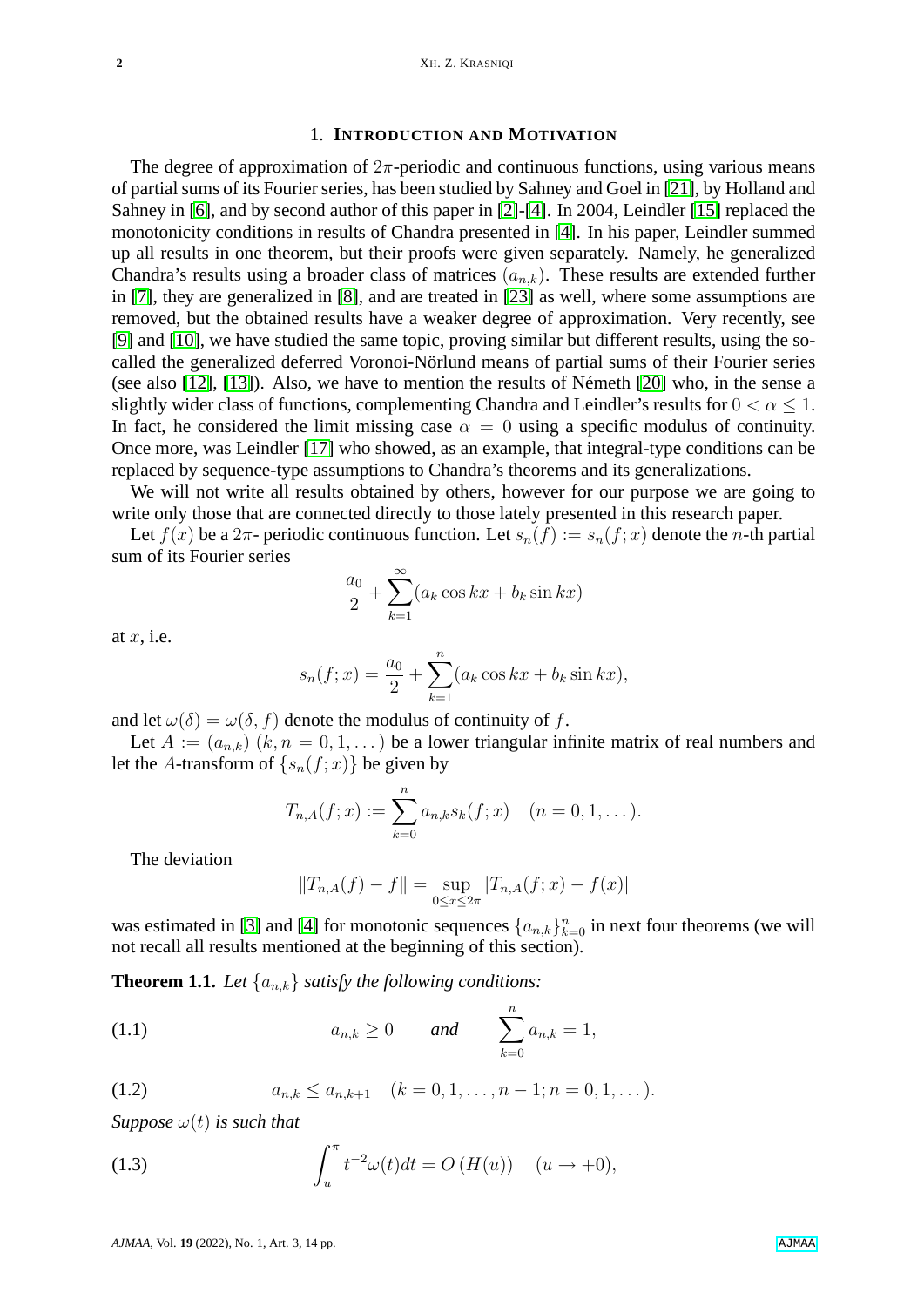*where*  $H(u) \geq 0$  *and* 

(1.4) 
$$
\int_0^t H(u)du = O(tH(t)) \quad (t \to +0).
$$

*Then*

<span id="page-2-1"></span><span id="page-2-0"></span>
$$
||T_{n,A}(f) - f|| = O(a_{n,n}H(a_{n,n})).
$$

**Theorem 1.2.** *Let [\(1.1\)](#page-1-0), [\(1.2\)](#page-1-1) and [\(1.3\)](#page-1-2) hold. Then*

$$
||T_{n,A}(f) - f|| = O\left(\omega(\pi/n)\right) + O\left(a_{n,n}H(\pi/n)\right).
$$

*If, in addition,*  $\omega(t)$  *satisfies* [\(1.4\)](#page-2-0) *then* 

$$
||T_{n,A}(f) - f|| = O(a_{n,n}H(\pi/n)).
$$

**Theorem 1.3.** *Let us assume that [\(1.1\)](#page-1-0) and*

(1.5) 
$$
a_{n,k} \ge a_{n,k+1} \quad (k = 0, 1, \dots, n-1; n = 0, 1, \dots)
$$

*hold. Then*

<span id="page-2-3"></span>
$$
||T_{n,A}(f) - f|| = O\left(\omega(\pi/n) + \sum_{k=1}^n k^{-1} \omega(\pi/k) \sum_{r=0}^{k+1} a_{n,r}\right).
$$

<span id="page-2-2"></span>**Theorem 1.4.** *Let [\(1.1\)](#page-1-0), [\(1.3\)](#page-1-2), [\(1.4\)](#page-2-0) and [\(1.5\)](#page-2-1) hold. Then*

$$
||T_{n,A}(f) - f|| = O(a_{n,0}H(a_{n,0})).
$$

To reveal our intention, we need firstly to write some notations, notions and conditions, to be used later on this paper.

Let  $c = \{c_n\}$  and  $b = \{b_n\}$  be sequences of non-negative integers with conditions

$$
c_n < b_n, \quad n = 1, 2, \dots
$$

and

$$
\lim_{n \to \infty} b_n = +\infty.
$$

We consider  $A_0 := (a_{b_n,k})$  to be a lower triangular infinite matrix of real numbers such that

(1.6) 
$$
a_{b_n,k} \ge 0
$$
 and  $\sum_{k=c_n+1}^{b_n} a_{b_n,k} = 1$ ,

and the  $A_0$ -transform of  $\{s_k(f; x)\}\$  given by

$$
T_{n,A_0}^{c,b}(f;x) := \sum_{k=c_n+1}^{b_n} a_{b_n,k} s_k(f;x).
$$

The transformation (mean)  $T^{c,b}_{n,a}$  $n_{n,A_0}^{\text{c},b}(f; x)$  will be called *deferred matrix* transformation (mean) and the reason of this label will be clarified in the sequel. For this, taking

$$
a_{b_n,k} = \begin{cases} \frac{p_{b_n-k}}{P_0^{b_n-c_n-1}} & \text{if } c_n+1 \le k \le b_n\\ 0 & \text{elsewhere,} \end{cases}
$$

where  $P_0^{b_n-c_n-1} := \sum_{k=0}^{b_n-c_n-1} p_k \neq 0$ , in  $T_{n,\lambda}^{c,b}$  $n_{n,A_0}^{\alpha,b}(f;x)$ , we obtain the deferred Nörlund transformation

$$
DN_n^{c,b}(f;x) = \frac{1}{P_0^{b_n-c_n-1}} \sum_{k=c_n+1}^{b_n} p_{b_n-k} s_k(f;x)
$$

(see [\[5\]](#page-12-11)).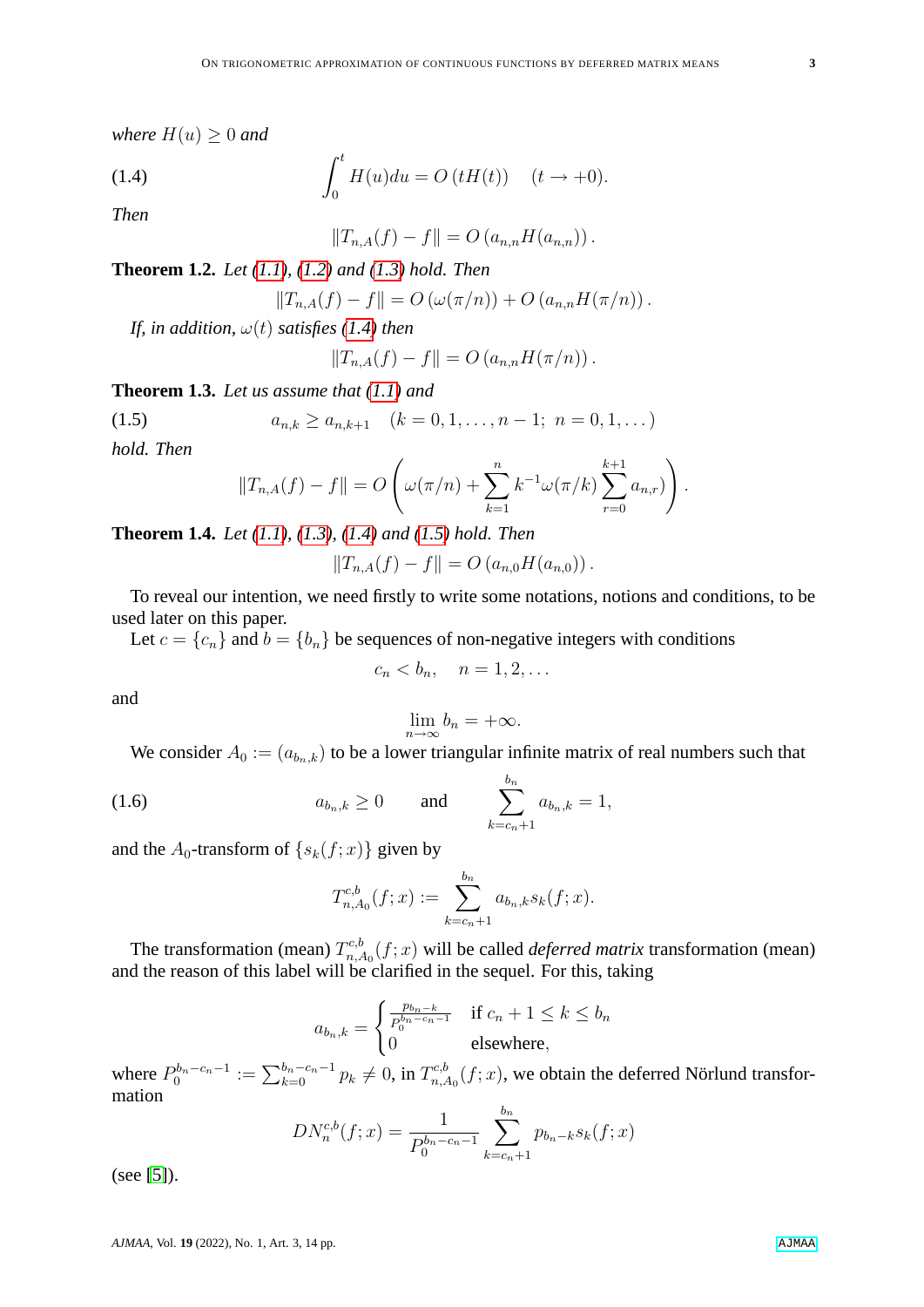Also, taking

$$
a_{b_n,k} = \begin{cases} \frac{p_k}{P_{c_n+1}^{b_n}} & \text{if } c_n+1 \le k \le b_n\\ 0 & \text{elsewhere,} \end{cases}
$$

where  $P_{c_n+1}^{b_n} := \sum_{m=c_n+1}^{b_n} p_m \neq 0$ , in  $T_{n,\lambda}^{c,b}$  $n_{n,A_0}^{\alpha,\delta}(f;x)$ , we obtain the deferred Riesz transformation (see [\[5\]](#page-12-11))

$$
DR_n^{c,b}(f;x) = \frac{1}{P_{c_n+1}^{b_n}} \sum_{k=c_n+1}^{b_n} p_k s_k(f;x).
$$

Another deferred transformation has been introduced recently, which indeed serves as an example (particular case) of deferred matrix means  $T^{c,b}_{n,d}$ <sup>rc,b</sup><sub>n,A<sub>0</sub></sub> $(f; x)$ . Namely, the convolution of two sequences  $\{p_n\}$  and  $\{q_n\}$  of non-negative real numbers is defined by

$$
R_n^{c,b;p,q} := \sum_{k=c_n+1}^{b_n} p_k q_{b_n-k} \neq 0.
$$

Whence, taking

$$
a_{b_n,k} = \begin{cases} \frac{p_{b_n-k}q_k}{R_n^{c,b;p,q}} & \text{if } c_n+1 \le k \le b_n\\ 0 & \text{elsewhere,} \end{cases}
$$

in  $T^{c,b}_{n}$  $n_{n,A_0}^{\infty,0}(f; x)$ , we obtain the generalized deferred Nörlund transformation

$$
DR_n^{c,b;p,q}(f;x) = \frac{1}{R_n^{c,b;p,q}} \sum_{k=c_n+1}^{b_n} p_{b_n-k} q_k s_k(f;x)
$$

see [\[22\]](#page-13-4).

Furthermore, taking

$$
a_{b_n,k} = \begin{cases} \frac{1}{b_n - c_n} & \text{if } c_n + 1 \le k \le b_n \\ 0 & \text{elsewhere,} \end{cases}
$$

in  $T^{c,b}_{n}$  $n_{n,A_0}^{\text{c},b}(f; x)$ , we obtain the deferred Cesàro transformation

$$
DC_n^{c,b}(f;x) = \frac{1}{b_n - c_n} \sum_{k=c_n+1}^{b_n} s_k(f;x)
$$

(see [\[1\]](#page-12-12), page 414), which obviously justifies the label *deferred matrix means* for  $T_{n}^{c,b}$  $_{n,A_0}^{c,o}(f;x)$ which clearly its introduce is motivated based on all above examples.

Next two classes of numerical sequences are introduced in [\[14\]](#page-12-13).

A sequence  $w := \{w_n\}$  of non-negative numbers tending to zero is called of *Rest Bounded Variation*, or briefly  $w \in RBVS$ , if it has the property

$$
\sum_{n=m}^{\infty} |w_n - w_{n+1}| \le K(\mathbf{w})w_m
$$

for all natural numbers m, where  $K(\mathbf{w})$  is a positive constant depending only on w.

A sequence  $w := \{w_n\}$  of non-negative numbers will be called of *Head Bounded Variation*, or briefly  $\mathbf{w} \in HBVS$ , if it has the property

$$
\sum_{n=0}^{m-1} |w_n - w_{n+1}| \le K(\mathbf{w}) w_m
$$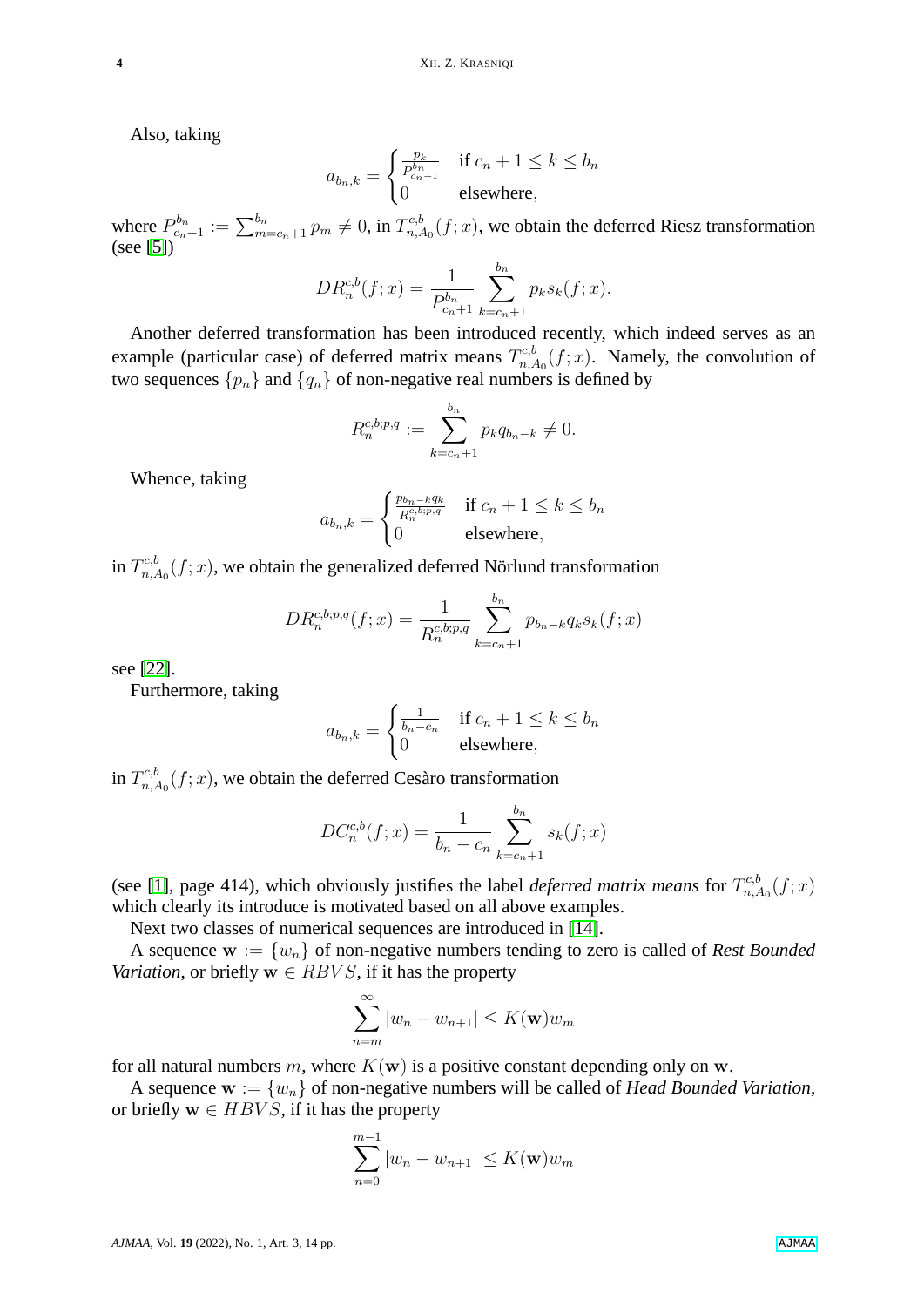for all natural numbers m, or only for all  $m \leq N$  if the sequence w has only finite nonzero terms, and the last nonzero term is  $w_N$ .

Now we recall the following class of sequences (see [\[15\]](#page-12-3)).

A sequence  $\mathbf{w} := \{w_k\}$  of non-negative numbers tending to zero belongs to  $RBVS_+^{r,\delta}$  class, if it has the property

$$
\sum_{k=m}^{\infty} |w_k - w_{k+1}| \le \frac{K(\mathbf{w})}{m^{r+1+\delta}} \sum_{n=1}^{m} n^{r+1} w_n
$$

for all natural numbers m, where  $r \in \mathbb{N} \cup \{0\}$ ,  $0 < \delta \leq 1$  and  $K(\mathbf{w})$  is a positive constant depending only on sequence w.

The  $RBVS^{r,\delta}_{+}$  class has been introduced by Leindler [\[16\]](#page-12-14), who showed that it is a wider class than the  $R_0^+ BVS$  class. In fact, if  $0 < \delta \le 1$  and  $w \in R_0^+ BVS$ , then  $w \in R BVS_+^{r,\delta}$  also holds true. Indeed,

<span id="page-4-3"></span>
$$
w_m \le m^{1-\delta} w_m \le K(w) m^{-r-1-\delta} \sum_{n=1}^m n^{r+1} w_n.
$$

Subsequently, the embedding relations

$$
(1.7)\qquad \qquad R_0^+ BVS \subset R BVS_+^{r,\delta}
$$

and

$$
(1.8)\qquad \qquad HBVS \subset HBVS_+^{r,\delta}
$$

hold true (see the class  $HBVS^{r,\delta}_+$  in sequel).

Moreover, we introduce another class of numerical sequences (motivated from the definition of HBVS class). A sequence  $w := \{w_n\}$  of non-negative numbers belongs to  $HBVS_+^{r,\delta}$ , if it has the property

<span id="page-4-2"></span><span id="page-4-0"></span>
$$
\sum_{n=0}^{m-1} |w_n - w_{n+1}| \le \frac{K(\mathbf{w})}{m^{r+1+\delta}} \sum_{n=1}^m n^{r+1} w_n
$$

for all natural numbers m, or only for all  $m \leq N$  if the sequence w has only finite nonzero terms, and the last nonzero term is  $w_N$ , where  $r \in \mathbb{N} \cup \{0\}$ ,  $0 < \delta \leq 1$ .

It is clear that condition  $0 < K(\mathbf{w}) \leq K < \infty$  needs to be assumed, where K is a positive constant. Conditions to be assumed on the entries  $a_{b_n,k}$  of the matrix  $A_0$  are that for all  $b_n$  and  $1 \le m \le b_n$ 

(1.9) 
$$
\sum_{k=m}^{\infty} |a_{b_n,k} - a_{b_n,k+1}| \leq \frac{K}{m^{r+1+\delta}} \sum_{j=1}^{m} j^{r+1} a_{b_n,j}
$$

and

<span id="page-4-1"></span>(1.10) 
$$
\sum_{k=1}^{m-1} |a_{b_n,k} - a_{b_n,k+1}| \leq \frac{K}{m^{r+1+\delta}} \sum_{j=1}^{m} j^{r+1} a_{b_n,j}
$$

hold, where  $r \in \mathbb{N} \cup \{0\}$ ,  $0 < \delta \leq 1$ .

The objective of this paper is to prove the analogues of Theorems  $1.1 - 1.4$ , using deferred matrix means  $T^{c,b}_{n,c}$  $\hat{h}_{n,A_0}^{c,b}(f;x):=\sum_{k=c_n+1}^{b_n}a_{b_n,k}s_k(f;x)$  instead of  $T_{n,A}(f;x):=\sum_{k=0}^na_{n,k}s_k(f;x),$ and applying conditions [\(1.9\)](#page-4-0) and [\(1.10\)](#page-4-1) instead of [\(1.5\)](#page-2-1) and [\(1.2\)](#page-1-1), respectively. To do this, we need some helpful lemmas given in next section.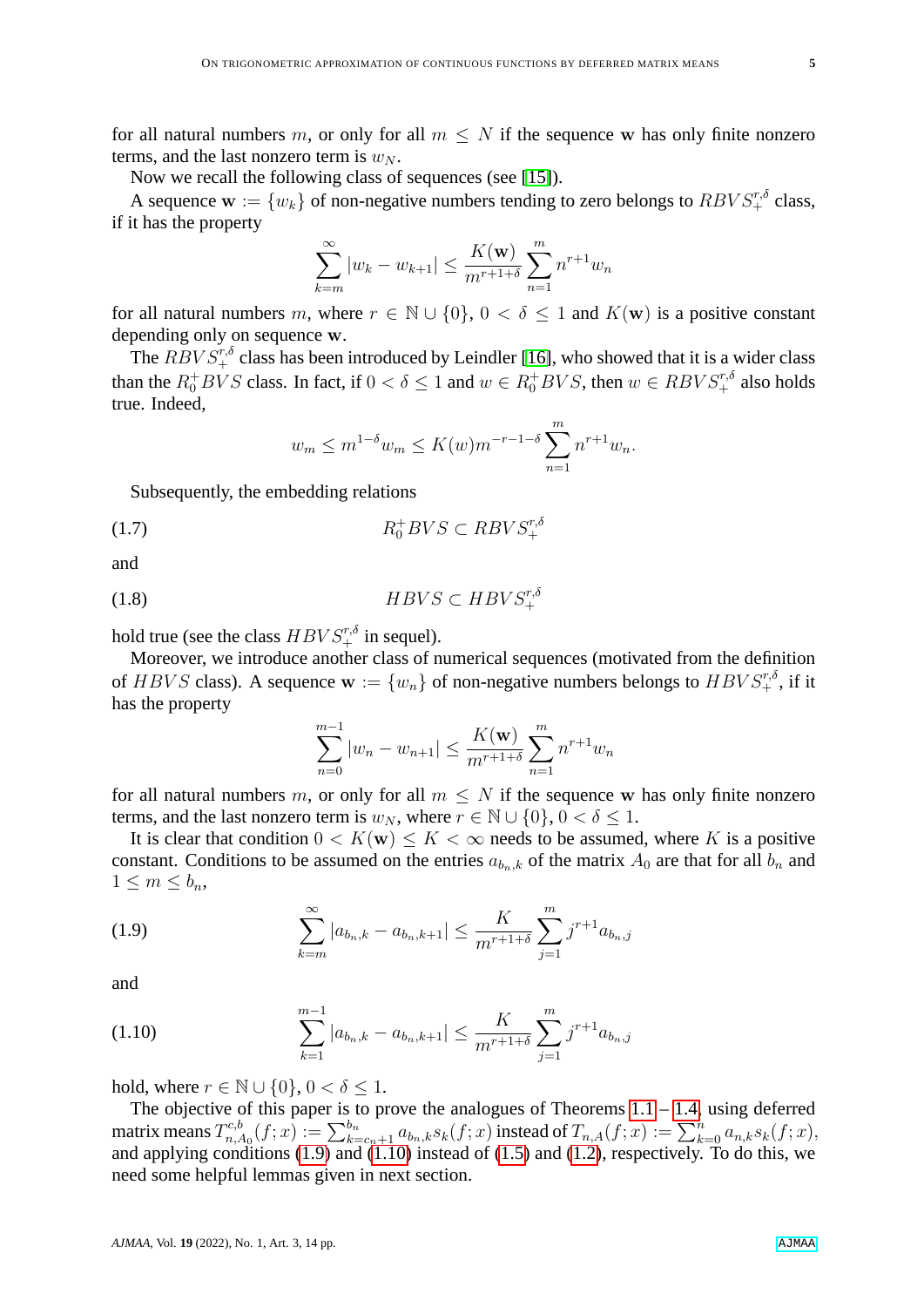## 2. **AUXILIARY LEMMAS**

<span id="page-5-3"></span>**Lemma 2.1** ([\[4\]](#page-12-2))**.** *If [\(1.3\)](#page-1-2) and [\(1.4\)](#page-2-0) hold then*

<span id="page-5-1"></span>
$$
\int_0^v t^{-1} \omega(t) dt = \mathcal{O}(vH(v)) \quad (v \to +0).
$$

<span id="page-5-5"></span>**Lemma 2.2** ([\[10\]](#page-12-7))**.** *If [\(1.3\)](#page-1-2) and [\(1.4\)](#page-2-0) hold then*

$$
\int_0^{\pi/b_m} \omega(t) dt = \mathcal{O}\left(b_m^{-2} H(\pi/b_m)\right).
$$

<span id="page-5-4"></span>**Lemma 2.3.** *Let*  $r \in \mathbb{N} \cup \{0\}$ ,  $0 < \delta \leq 1$ *. If*  $\{a_{b_n,k}\}$  *satisfies [\(1.9\)](#page-4-0), then uniformly in*  $t \in (0, \pi]$ *,* (2.1)

$$
|\mathbb{K}_{c_n,0}^{b_n}(t)| := \left|\sum_{k=0}^{b_n - c_n - 1} a_{b_n, c_n + 1 + k} \sin\left(c_n + k + \frac{3}{2}\right)t\right| = A_{c_n, b_n; \ell} + \mathcal{O}\left(\frac{1}{\ell^{r+1+\delta}} \sum_{j=1}^{\ell} j^{r+1} a_{b_n, j}\right),
$$

*where*  $\ell = \lceil \frac{\pi}{t} \rceil$  $\left[ \frac{\pi}{t} \right]$  and  $A_{c_n,b_n;\ell} := \sum_{k=0}^{\ell} a_{b_n,c_n+1+k}.$ *If* {a<sup>b</sup>n,k} *satisfies [\(1.10\)](#page-4-1), then*

(2.2) 
$$
|\mathbb{K}_{c_n,0}^{b_n}(t)| = \mathcal{O}\left(\frac{1}{tb_n^{r+1+\delta}}\sum_{j=1}^{b_n} j^{r+1}a_{b_n,j} + \frac{a_{b_n,b_n}}{t}\right).
$$

*Proof.* Let us denote

<span id="page-5-2"></span>
$$
\mathbb{K}_{c_n,s}^{b_n}(t) := \sum_{k=s}^{b_n-c_n-1} a_{b_n,c_n+1+k} \sin\left(c_n + k + \frac{3}{2}\right)t.
$$

The above quantity (using summation by parts) can be transformed as

$$
(2.3)K_{c_n,s}^{b_n}(t) = -\sum_{k=s}^{b_n-c_n-2} \Delta a_{b_n,c_n+1+k} \sum_{j=1}^k \sin\left(c_n + j + \frac{3}{2}\right) t
$$
  

$$
-a_{b_n,c_n+1+s} \sum_{j=1}^{s-1} \sin\left(c_n + j + \frac{3}{2}\right) t + a_{b_n,b_n} \sum_{j=1}^{b_n-c_n-1} \sin\left(c_n + j + \frac{3}{2}\right) t
$$
  

$$
= \frac{1}{2\sin\frac{t}{2}} \left[ -\sum_{k=s}^{b_n-c_n-2} \Delta a_{b_n,c_n+1+k} \left(\cos(c_n + 2)t - \cos(c_n + k + 2)t\right) - a_{b_n,c_n+1+s} \left(\cos(c_n + 2)t - \cos(c_n + s + 1)t\right) + a_{b_n,b_n} \left(\cos(c_n + 2)t - \cos(b_n + 1)t\right) \right]
$$

and since  $a_{b_n,k} \geq 0$ , supposing that  $b_n \geq \ell$ , we have

<span id="page-5-0"></span>
$$
|\mathbb{K}_{c_n,0}^{b_n}(t)| \leq \sum_{k=0}^{\ell} a_{b_n,c_n+1+k} + |\mathbb{K}_{c_n,\ell}^{b_n}(t)|
$$
  
(2.4) 
$$
\leq A_{b_n,\ell} + \frac{\pi}{t} \left[ \sum_{k=\ell}^{b_n-c_n-2} |\Delta a_{b_n,c_n+1+k}| + a_{b_n,c_n+1+\ell} + a_{b_n,b_n} \right].
$$

Because of  $b_n \geq \ell$  and  $\{a_{b_n,k}\}\$  satisfies [\(1.9\)](#page-4-0), we obtain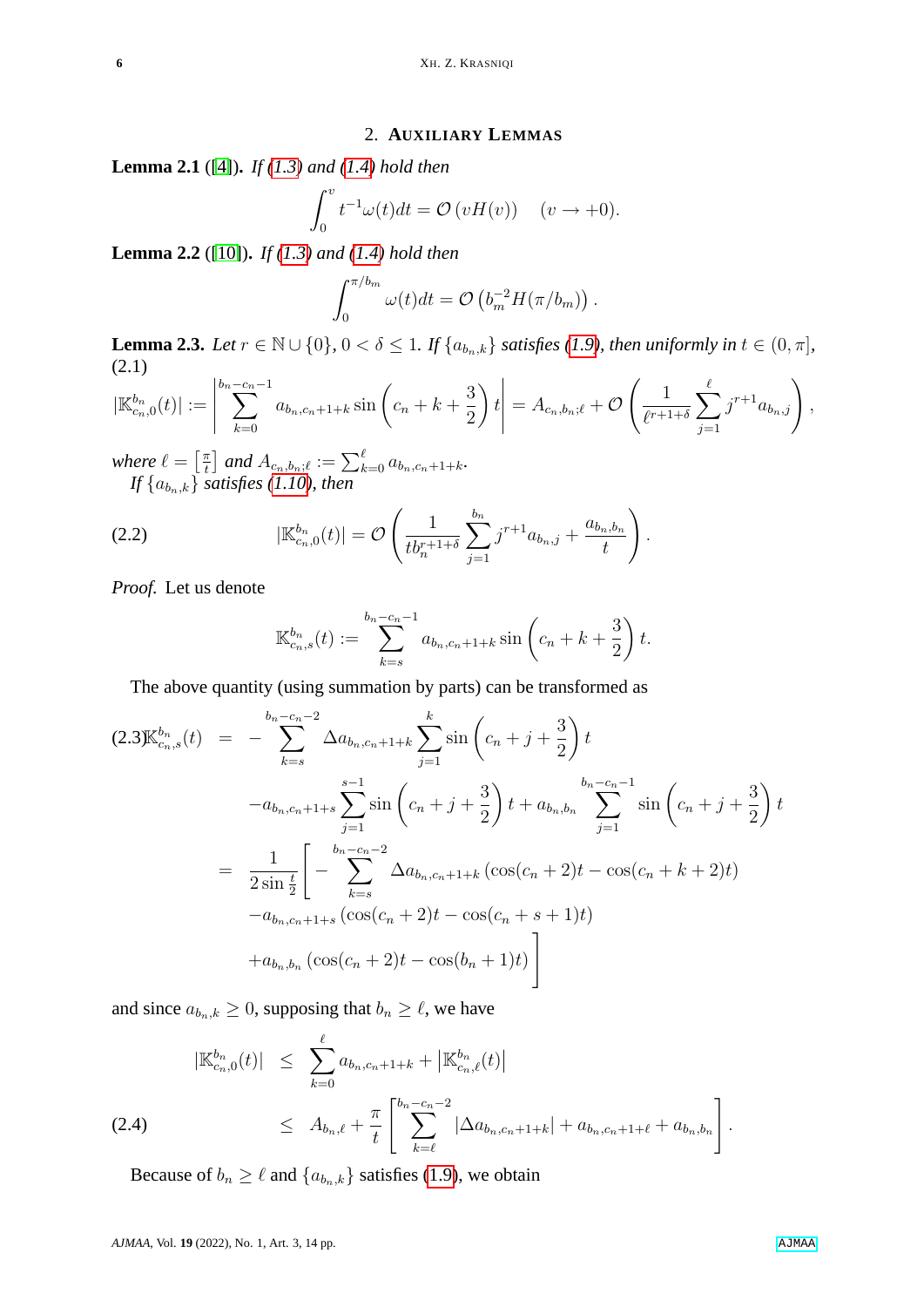<span id="page-6-0"></span>
$$
(2.5) \t a_{b_n,b_n} \leq \sum_{k=b_n}^{\infty} |\Delta a_{b_n,k}| \leq \sum_{k=\ell}^{\infty} |\Delta a_{b_n,k}| \leq \frac{K}{\ell^{r+1+\delta}} \sum_{j=1}^{\ell} j^{r+1} a_{b_n,j},
$$

<span id="page-6-1"></span>
$$
(2.6) \t a_{b_n,c_n+1+\ell} \leq \sum_{k=c_n+1+\ell}^{\infty} |\Delta a_{b_n,k}| \leq \sum_{k=\ell}^{\infty} |\Delta a_{b_n,k}| \leq \frac{K}{\ell^{r+1+\delta}} \sum_{j=1}^{\ell} j^{r+1} a_{b_n,j},
$$

and

<span id="page-6-2"></span>
$$
\sum_{k=\ell}^{b_n-c_n-2} |\Delta a_{b_n,c_n+1+k}| \leq \sum_{k=\ell}^{\infty} |\Delta a_{b_n,c_n+1+k}|
$$
  
(2.7) 
$$
\leq Ka_{b_n,c_n+1+\ell} \leq \frac{K}{\ell^{r+1+\delta}} \sum_{j=1}^{\ell} j^{r+1} a_{b_n,j}.
$$

Now, using [\(2.4\)](#page-5-0), [\(2.5\)](#page-6-0), [\(2.6\)](#page-6-1), and [\(2.7\)](#page-6-2), we get

$$
|\mathbb{K}_{c_n,0}^{b_n}(t)| = \sum_{k=0}^{\ell} a_{b_n,c_n+1+k} + \mathcal{O}\left(\frac{1}{\ell^{r+1+\delta}}\sum_{j=1}^{\ell} j^{r+1} a_{b_n,j}\right),
$$

which proves  $(2.1)$ .

Since  $s = 0$ ,  $\sin \beta \geq \frac{2\beta}{\pi}$  $\frac{2\beta}{\pi}$  for  $\beta \in (0, \pi/2]$ , and  $\{a_{b_n,k}\}$  satisfies [\(1.10\)](#page-4-1), we have

<span id="page-6-3"></span>
$$
|\mathbb{K}_{c_n,0}^{b_n}(t)| \leq \frac{\pi}{t} \left[ a_{b_n,c_{n}+1} + \sum_{k=0}^{b_n-c_n-2} |\Delta a_{b_n,c_{n}+1+k}| + a_{b_n,b_n} \right]
$$
  

$$
\leq \frac{\pi}{t} \left[ a_{b_n,c_{n}+1} + \sum_{k=c_n+1}^{b_n-1} |\Delta a_{b_n,k}| + a_{b_n,b_n} \right]
$$
  
(2.8)  

$$
\leq \frac{\pi}{t} \left[ a_{b_n,c_{n}+1} + \frac{K}{b_n^{r+1+\delta}} \sum_{j=1}^{b_n} j^{r+1} a_{b_n,j} + a_{b_n,b_n} \right].
$$

Note that condition [\(1.10\)](#page-4-1) for  $b_n \geq c_n + 1$ , guarantees the inequality

$$
a_{b_n,c_n+1} - a_{b_n,b_n} \leq \sum_{k=c_n+1}^{b_n-1} |\Delta a_{b_n,k}| \leq \frac{K}{b_n^{r+1+\delta}} \sum_{j=1}^{b_n} j^{r+1} a_{b_n,j}
$$

or

$$
a_{b_n,c_n+1} \leq \frac{K}{b_n^{r+1+\delta}} \sum_{j=1}^{b_n} j^{r+1} a_{b_n,j} + a_{b_n,b_n},
$$

and along with [\(2.8\)](#page-6-3) imply

$$
|\mathbb{K}_{c_n,0}^{b_n}(t)| \leq \frac{2\pi (K+1)}{t} \left( \frac{1}{b_n^{r+1+\delta}} \sum_{j=1}^{b_n} j^{r+1} a_{b_n,j} + a_{b_n,b_n} \right),
$$

which proves  $(2.2)$ .

The proof is completed.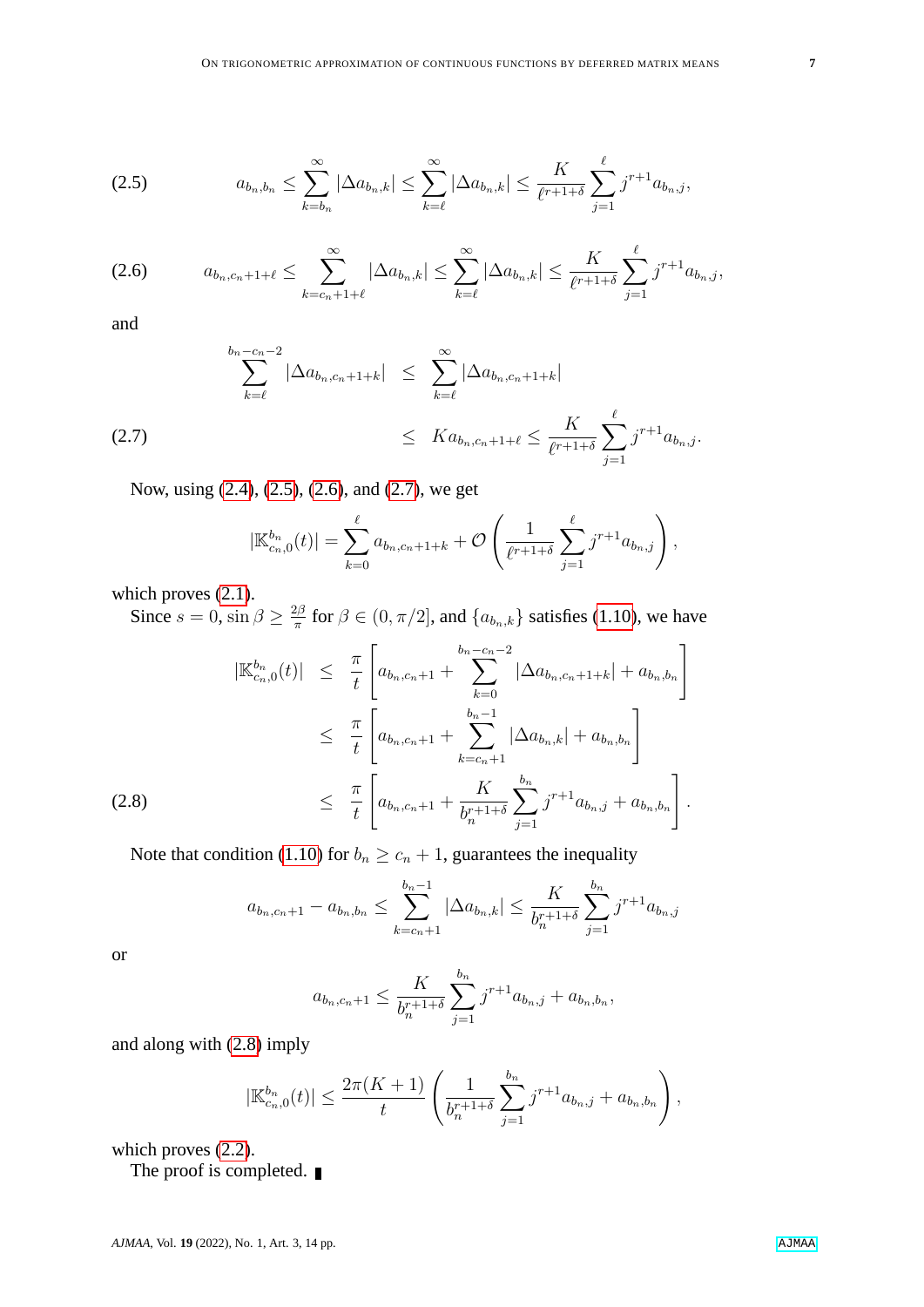## 3. **MAIN RESULTS**

At first, we prove the following.

<span id="page-7-3"></span>**Theorem 3.1.** *Let*  $r \in \mathbb{N} \cup \{0\}$ ,  $0 < \delta \leq 1$  *and let*  $\{a_{n,k}\}$  *satisfy conditions [\(1.6\)](#page-2-3) and [\(1.10\)](#page-4-1). If*  $\omega(t)$  *satisfies* [\(1.3\)](#page-1-2) and [\(1.4\)](#page-2-0), then

<span id="page-7-2"></span>
$$
||T_{n,A_0}^{c,b}(f) - f|| = O\left(\frac{1}{b_n^{r+1+\delta}}\sum_{j=1}^{b_n} j^{r+1} a_{b_n,j} H(a_{b_n,b_n}) + a_{b_n,b_n} H(a_{b_n,b_n})\right).
$$

*Proof.* We will use the equality

$$
T_{n,A_0}^{c,b}(f;x) - f(x) = \frac{1}{\pi} \int_0^{\pi} \psi_x(t) \sum_{k=c_n+1}^{b_n} a_{b_n,k} \frac{\sin\left(k + \frac{1}{2}\right)t}{2\sin\frac{t}{2}} dt = \frac{1}{\pi} \int_0^{\pi} \frac{\psi_x(t)}{2\sin\frac{t}{2}} \mathbb{K}_{c_n,0}^{b_n}(t) dt,
$$

where  $\psi_x(t) = f(x + t) + f(x - t) - 2f(x)$  and

$$
\mathbb{K}_{c_n,0}^{b_n}(t) = \sum_{k=0}^{b_n - c_n - 1} a_{b_n, c_n + 1 + k} \sin\left(c_n + k + \frac{3}{2}\right)t.
$$

Since  $|\psi_x(t)| \leq 2\omega(t)$ , then we can write (3.1)

$$
\begin{split} \|T_{n,A_0}^{c,b}(f) - f\| &\leq \frac{1}{\pi} \int_0^\pi \frac{\omega(t)}{\sin\frac{t}{2}} |\mathbb{K}_{c_n,0}^{b_n}(t)| dt \\ &= \frac{1}{\pi} \int_0^{a_{b_n,b_n}} \frac{\omega(t)}{\sin\frac{t}{2}} |\mathbb{K}_{c_n,0}^{b_n}(t)| dt + \frac{1}{\pi} \int_{a_{b_n,b_n}}^\pi \frac{\omega(t)}{\sin\frac{t}{2}} |\mathbb{K}_{c_n,0}^{b_n}(t)| dt := R_1 + R_2. \end{split}
$$

It is obvious that condition [\(1.6\)](#page-2-3) provides the estimate

<span id="page-7-0"></span>
$$
\left| \mathbb{K}_{c_n,0}^{b_n}(t) \right| \leq \sum_{k=0}^{b_n - c_n - 1} a_{b_n,c_n + 1 + k} = 1.
$$

Whence, using  $\sin \frac{t}{2} \geq \frac{t}{\pi}$  $\frac{t}{\pi}, t \in [0, \pi],$  and Lemma [2.1,](#page-5-3) we get

(3.2) 
$$
R_1 = O(1) \int_0^{a_{b_n,b_n}} \frac{\omega(t)}{t} dt = O(a_{b_n,b_n} H(a_{b_n,b_n})).
$$

Now, using condition [\(1.10\)](#page-4-1) and [\(2.2\)](#page-5-2) of Lemma [2.3,](#page-5-4) we also have

<span id="page-7-1"></span>(3.3)  

$$
R_2 = O\left(\frac{1}{b_n^{r+1+\delta}} \sum_{j=1}^{b_n} j^{r+1} a_{b_n,j} + a_{b_n,b_n}\right) \int_0^{a_{b_n,b_n}} \frac{\omega(t)}{t^2} dt
$$

$$
= O\left(\frac{1}{b_n^{r+1+\delta}} \sum_{j=1}^{b_n} j^{r+1} a_{b_n,j} H(a_{b_n,b_n}) + a_{b_n,b_n} H(a_{b_n,b_n})\right).
$$

Finally, inserting [\(3.2\)](#page-7-0) and [\(3.3\)](#page-7-1) into [\(3.1\)](#page-7-2), we obtain the required estimate. The proof is completed. ■

**Remark [3.1](#page-7-3).** Because of [\(1](#page-4-2).8), we conclude that Theorem 3.1 also holds true, if  $\{a_{b_n,k}\}$  satisfies

$$
\sum_{k=1}^{m-1} |a_{b_n,k} - a_{b_n,k+1}| \le Ka_{b_n,m}
$$

instead of condition [\(1.10\)](#page-4-1).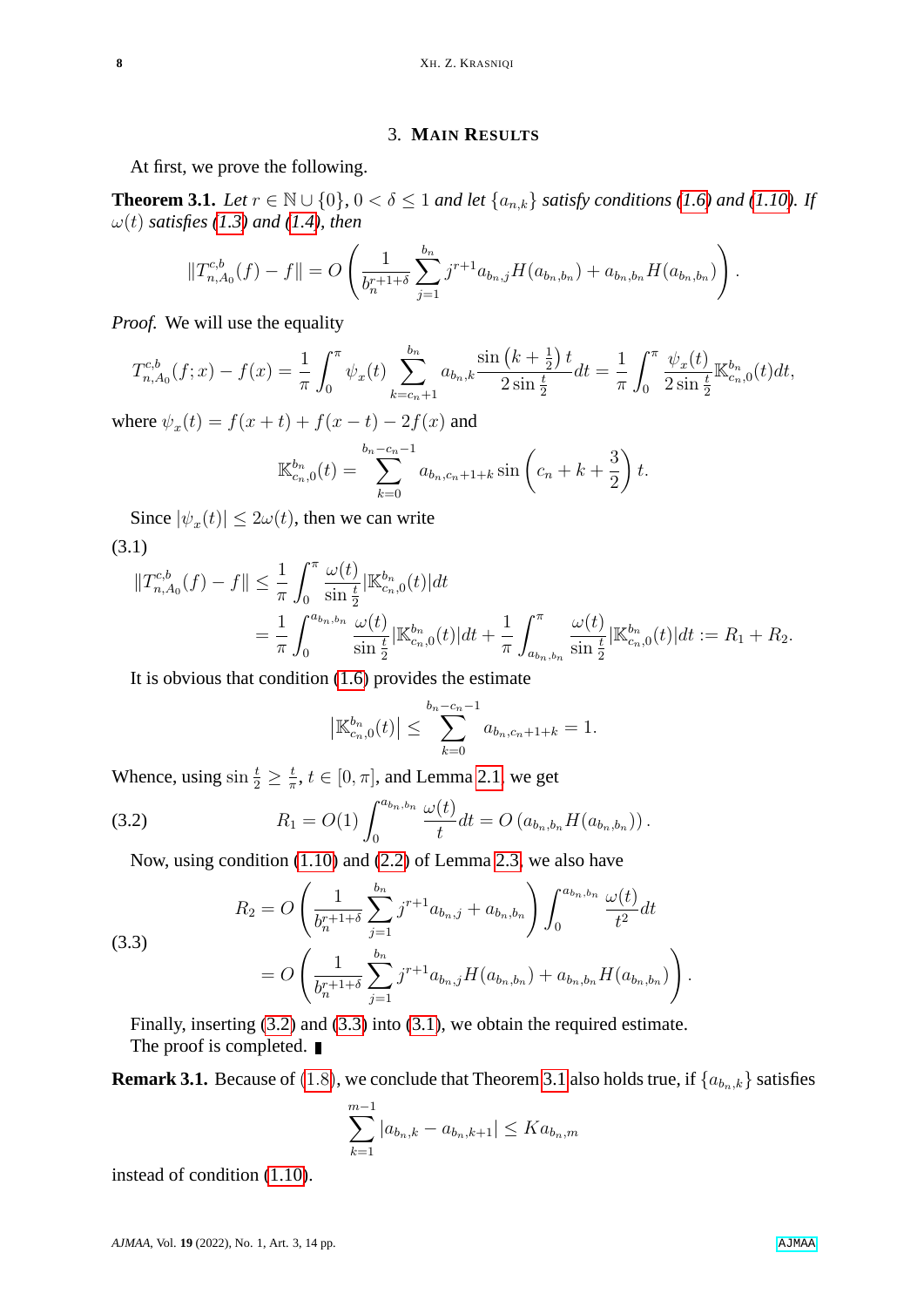Let us suppose that  $G$  is a subset of  $N$  and consider  $G$  as the range of a strictly increasing sequence of positive integers, say  $\mathbb{G} = {\lambda(n)}_1^{\infty}$ . The following transformation one can find in [\[18\]](#page-13-5) and [\[19\]](#page-13-6):

$$
\tau_{n,A_0}^{\lambda}(f;x) := \sum_{k=0}^{\lambda(n)} a_{\lambda(n),k} s_k(f;x), \quad (n=0,1,\ldots),
$$

where  $\lambda(0) := 0$ ,  $a_{\lambda(n),k} \geq 0$ ,  $k = 0, 1, \ldots, \lambda(n)$ , and we agree  $a_{\lambda(n),0}$  to be 0. Thus, for  $b_n = \lambda(n)$  and  $c_n = 0$  in Theorem [3.1,](#page-7-3) we have:

**Corollary 3.2.** *Let*  $r \in \mathbb{N} \cup \{0\}$ ,  $0 < \delta \leq 1$  *and let*  $\{a_{\lambda(n),k}\}$  *satisfy conditions* [\(1.6\)](#page-2-3) *and* [\(1.10\)](#page-4-1)*. If*  $\omega(t)$  *satisfies* [\(1.3\)](#page-1-2) *and* [\(1.4\)](#page-2-0)*, then* 

<span id="page-8-0"></span>
$$
\|\tau_{n,A_0}^{\lambda}(f)-f\|=O\left(\frac{1}{(\lambda(n))^{r+1+\delta}}\sum_{j=1}^{\lambda(n)}j^{r+1}a_{\lambda(n),j}H(a_{\lambda(n),\lambda(n)})+a_{\lambda(n),\lambda(n)}H(a_{\lambda(n),\lambda(n)})\right).
$$

Moreover, specifying the transformation  $T^{c,b}_{n,a}$  $n_{n,A_0}^{\alpha,\delta}(f;x)$  to be deferred Riesz transformation

$$
DR_n^{c,b}(f;x) = \frac{1}{P_{c_n+1}^{b_n}} \sum_{k=c_n+1}^{b_n} p_k s_k(f;x),
$$

we have:

**Corollary 3.3.** *Let*  $r \in \mathbb{N} \cup \{0\}$ ,  $0 < \delta \leq 1$  *and let*  $\{p_k\}$  *be a non-negative sequence satisfying condition* [\(1.10\)](#page-4-1)*.* If  $\omega(t)$  *satisfies* [\(1.3\)](#page-1-2) *and* [\(1.4\)](#page-2-0)*, then* 

$$
||DR_n^{c,b}(f) - f|| = O\left(\left(\frac{1}{b_n^{r+1+\delta}}\sum_{j=1}^{b_n} j^{r+1}p_j + p_{b_n}\right) \frac{1}{P_{c_n+1}^{b_n}} H\left(\frac{p_{b_n}}{P_{c_n+1}^{b_n}}\right)\right).
$$

Furthermore, if we choose the deferred Cesàro transformation

$$
DC_n^{c,b}(f;x) = \frac{1}{b_n - c_n} \sum_{k=c_n+1}^{b_n} s_k(f;x)
$$

instead of the transformation  $T^{c,b}_{n,k}$  $n_{n,A_0}^{\alpha, b}(f; x)$ , we get:

**Corollary 3.4.** *Let*  $r \in \mathbb{N} \cup \{0\}$  *and*  $0 < \delta \leq 1$ *. If*  $\omega(t)$  *satisfies* [\(1.3\)](#page-1-2) *and* [\(1.4\)](#page-2-0)*, then* 

$$
||DC_n^{c,b}(f) - f|| = O\left(\left(\frac{1}{b_n^{r+1+\delta}}\sum_{j=1}^{b_n} j^{r+1} + 1\right)\frac{1}{b_n - c_n}H\left(\frac{1}{b_n - c_n}\right)\right).
$$

<span id="page-8-1"></span>**Theorem 3.5.** *Let*  $r \in \mathbb{N} \cup \{0\}$ ,  $0 < \delta \leq 1$ ,  $\{a_{b_n,k}\}$  *satisfy* [\(1.6\)](#page-2-3) *and* [\(1.10\)](#page-4-1)*, and*  $\omega(t)$  *satisfies [\(1.3\)](#page-1-2). Then*

$$
||T_{n,A_0}^{c,b}(f) - f|| = O\left(\omega\left(\frac{\pi}{b_n}\right)\right) + O\left(\frac{1}{b_n^{r+1+\delta}}\sum_{j=1}^{b_n} j^{r+1} a_{b_n,j} H\left(\frac{\pi}{b_n}\right) + a_{b_n,b_n} H\left(\frac{\pi}{b_n}\right)\right).
$$

*If, in addition,*  $\omega(t)$  *satisfies* [\(1.4\)](#page-2-0) *then* 

$$
||T_{n,A_0}^{c,b}(f) - f|| = O\left(\frac{1}{b_n^{r+1+\delta}} \sum_{j=1}^{b_n} j^{r+1} a_{b_n,j} H\left(\frac{\pi}{b_n}\right) + a_{b_n,b_n} H\left(\frac{\pi}{b_n}\right)\right).
$$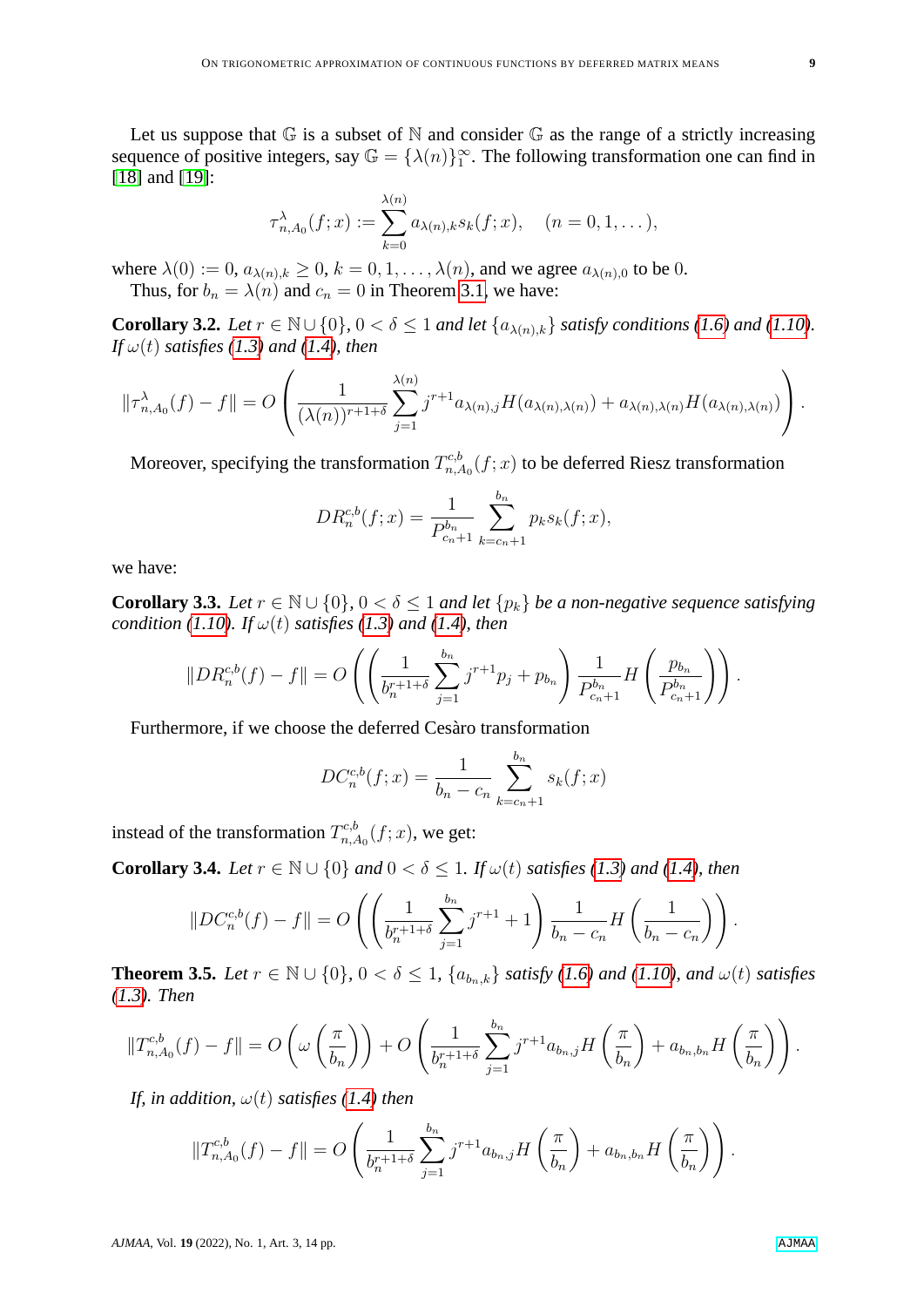*Proof.* First of all, we can write

$$
\begin{split} \|T_{n,A_0}^{c,b}(f) - f\| &\leq \frac{1}{\pi} \int_0^\pi \frac{\omega(t)}{\sin\frac{t}{2}} |\mathbb{K}_{c_n,0}^{b_n}(t)| dt \\ &= \frac{1}{\pi} \int_0^{\frac{\pi}{b_n}} \frac{\omega(t)}{\sin\frac{t}{2}} |\mathbb{K}_{c_n,0}^{b_n}(t)| dt + \frac{1}{\pi} \int_{\frac{\pi}{b_n}}^\pi \frac{\omega(t)}{\sin\frac{t}{2}} |\mathbb{K}_{c_n,0}^{b_n}(t)| dt := J_1 + J_2. \end{split}
$$

<span id="page-9-0"></span>Using [\(1.6\)](#page-2-3) and  $\left|\sin\left(c_n + k + \frac{3}{2}\right)\right|$  $\left| \frac{3}{2} \right) t \right| \leq (c_n + k + \frac{3}{2})$  $\frac{3}{2}$ ) t, we find that

(3.5) 
$$
J_1 = O(c_n + b_n) \int_0^{\frac{\pi}{b_n}} \omega(t) dt = O\left(\omega\left(\frac{\pi}{b_n}\right)\right).
$$

Moreover, [\(1.10\)](#page-4-1) and Lemma [2.3](#page-5-4) [\(2.2\)](#page-5-2), imply

<span id="page-9-1"></span>(3.6)  

$$
J_2 = O\left(\frac{1}{b_n^{r+1+\delta}} \sum_{j=1}^{b_n} j^{r+1} a_{b_n,j} + a_{b_n,b_n}\right) \int_0^{\frac{\pi}{b_n}} \frac{\omega(t)}{t^2} dt
$$

$$
= O\left(\frac{1}{b_n^{r+1+\delta}} \sum_{j=1}^{b_n} j^{r+1} a_{b_n,j} H\left(\frac{\pi}{b_n}\right) + a_{b_n,b_n} H\left(\frac{\pi}{b_n}\right)\right).
$$

Consequently, inserting [\(3.5\)](#page-9-0) and [\(3.6\)](#page-9-1) into [\(3.4\)](#page-8-0), we obtain the first conclusion of our theorem.

Now, we are going to prove second conclusion of our theorem. We use Lemma [2.2](#page-5-5) in

$$
J_1 = O(c_n + b_n) \int_0^{\frac{\pi}{b_n}} \omega(t) dt
$$

to find that

(3.7) 
$$
J_1 = O(c_n + b_n) \int_0^{\frac{\pi}{b_n}} \omega(t) dt = O\left(\frac{\pi}{b_n} H\left(\frac{\pi}{b_n}\right)\right).
$$

Despite this, condition [\(1.10\)](#page-4-1), for  $k \geq c_n + 1$ , implies

<span id="page-9-2"></span>
$$
a_{b_n,k} \leq \frac{K}{b_n^{r+1+\delta}} \sum_{j=1}^{b_n} j^{r+1} a_{b_n,j} + a_{b_n,b_n},
$$

and thus

$$
1 = \sum_{k=c_n+1}^{b_n} a_{b_n,k} \le (b_n - c_n) \left( \frac{K}{b_n^{r+1+\delta}} \sum_{j=1}^{b_n} j^{r+1} a_{b_n,j} + a_{b_n,b_n} \right)
$$
  

$$
\implies \frac{1}{b_n} \le \frac{K}{b_n^{r+1+\delta}} \sum_{j=1}^{b_n} j^{r+1} a_{b_n,j} + a_{b_n,b_n}.
$$

<span id="page-9-3"></span>So,  $J_1$  (from [\(3.7\)](#page-9-2)) can be majored as follows

(3.8) 
$$
J_1 = O\left( \left( \frac{1}{b_n^{r+1+\delta}} \sum_{j=1}^{b_n} j^{r+1} a_{b_n,j} + a_{b_n,b_n} \right) H\left( \frac{\pi}{b_n} \right) \right).
$$

Finally, [\(3.8\)](#page-9-3), [\(3.6\)](#page-9-1) and [\(3.4\)](#page-8-0) imply the second conclusion of our theorem. The proof is completed. ■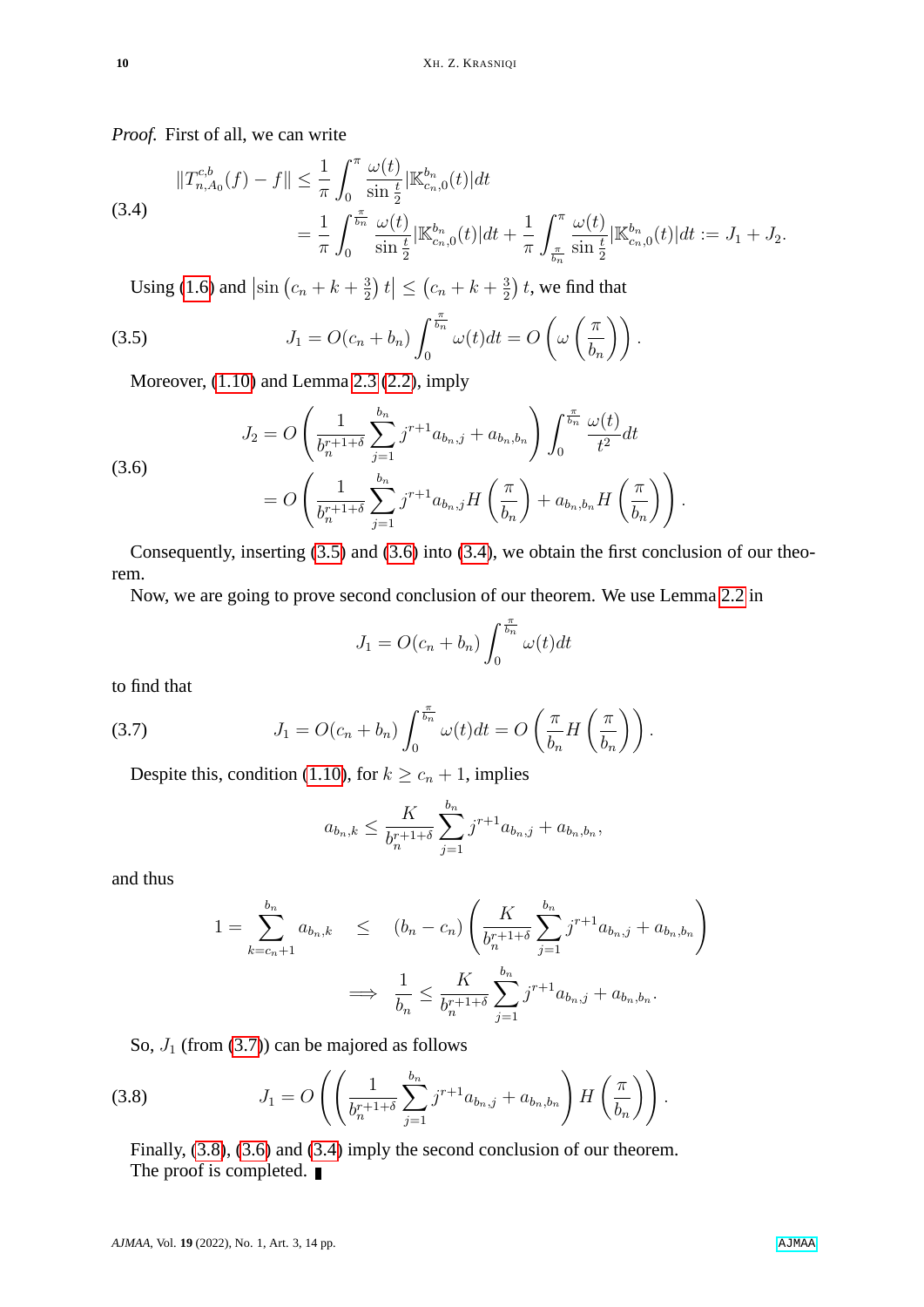**Theorem 3.6.** *Let*  $r \in \mathbb{N} \cup \{0\}$ ,  $0 < \delta \le 1$  *and let*  $\{a_{n,k}\}$  *satisfy conditions* [\(1.6\)](#page-2-3) *and* [\(1.9\)](#page-4-0)*. Then*

<span id="page-10-0"></span>
$$
||T_{n,A_0}^{c,b}(f) - f|| = O\left(\omega\left(\frac{\pi}{b_n}\right) + \sum_{m=1}^{b_n-1} \left(A_{c_n,b_n;m+1} + m^{r+\delta}\sum_{j=1}^m j^{r+1} a_{b_n,j}\right) \frac{1}{m} \omega\left(\frac{\pi}{m}\right)\right).
$$

*Proof.* We already have proved (Theorem [3.5,](#page-8-1) relation [\(3.5\)](#page-9-0)) that

(3.9) 
$$
J_1 = O\left(\omega\left(\frac{\pi}{b_n}\right)\right).
$$

We use Lemma [2.3](#page-5-4) with  $(2.1)$  to obtain

(3.10)

<span id="page-10-1"></span>
$$
J_{2} = \frac{1}{\pi} \int_{\frac{\pi}{b_{n}}}^{\pi} \frac{\omega(t)}{\sin \frac{t}{2}} |\mathbb{K}_{c_{n},0}^{b_{n}}(t)| dt
$$
  
\n
$$
= \mathcal{O}\left(\int_{\frac{\pi}{b_{n}}}^{\pi} t^{-1} \omega(t) A_{c_{n},b_{n};\ell} dt\right) + \mathcal{O}\left(\int_{\frac{\pi}{b_{n}}}^{\pi} \frac{\omega(t)}{t t^{\ell+1+\delta}} \sum_{j=1}^{\ell} j^{r+1} a_{b_{n},j} dt\right)
$$
  
\n
$$
= \mathcal{O}\left(\sum_{m=1}^{b_{n}-1} \int_{\frac{\pi}{m+1}}^{\frac{\pi}{m}} t^{-1} \omega(t) A_{c_{n},b_{n};\ell} dt\right) + \mathcal{O}\left(\sum_{m=1}^{b_{n}-1} \int_{\frac{\pi}{m+1}}^{\frac{\pi}{m}} \frac{\omega(t)}{t t^{\ell+1+\delta}} \sum_{j=1}^{\ell} j^{r+1} a_{b_{n},j} dt\right)
$$
  
\n
$$
= \mathcal{O}\left(\sum_{m=1}^{b_{n}-1} \frac{1}{m} \omega\left(\frac{\pi}{m}\right) A_{c_{n},b_{n};m+1}\right) + \mathcal{O}\left(\sum_{m=1}^{b_{n}-1} \frac{1}{m} \omega\left(\frac{\pi}{m}\right) \sum_{j=1}^{m} j^{r+1} a_{b_{n},j} \int_{\frac{\pi}{m}}^{\frac{\pi}{m}} \frac{1}{t^{\ell+1+\delta}} dt\right)
$$
  
\n
$$
= \mathcal{O}\left(\sum_{m=1}^{b_{n}-1} \frac{1}{m} \omega\left(\frac{\pi}{m}\right) A_{c_{n},b_{n};m+1}\right) + \mathcal{O}\left(\sum_{m=1}^{b_{n}-1} m^{r+\delta-1} \omega\left(\frac{\pi}{m}\right) \sum_{j=1}^{m} j^{r+1} a_{b_{n},j}\right)
$$
  
\n
$$
= \mathcal{O}\left(\sum_{m=1}^{b_{n}-1} \frac{1}{m} \omega\left(\frac{\pi}{m}\right) \left(A_{c_{n},b_{n};m+1} + m^{r+\delta} \sum_{j=1}^{m} j^{
$$

Consequently, [\(3.4\)](#page-8-0) with [\(3.9\)](#page-10-0) and [\(3.10\)](#page-10-1) imply the conclusion of our theorem. The proof is completed. ■

<span id="page-10-4"></span>**Theorem 3.7.** *Let*  $r \in \mathbb{N} \cup \{0\}$ ,  $0 < \delta \leq 1$  *and let*  $\{a_{n,k}\}$  *satisfy conditions* [\(1.6\)](#page-2-3) *and* [\(1.9\)](#page-4-0)*.* If  $\omega(t)$  *satisfies conditions* [\(1.3\)](#page-1-2) and [\(1.4\)](#page-2-0), then

<span id="page-10-3"></span>
$$
||T_{n,A_0}^{c,b}(f) - f|| = O(a_{b_n,b_1}H(a_{b_n,b_1}))
$$

*Proof.* First of all, relation [\(3.1\)](#page-7-2) can be written as follows

(3.11)

$$
||T_{n,A_0}^{c,b}(f) - f|| \leq \frac{1}{\pi} \int_0^{\pi} \frac{\omega(t)}{\sin \frac{t}{2}} |\mathbb{K}_{c_n,0}^{b_n}(t)| dt
$$
  
= 
$$
\frac{1}{\pi} \int_0^{a_{b_n,1}} \frac{\omega(t)}{\sin \frac{t}{2}} |\mathbb{K}_{c_n,0}^{b_n}(t)| dt + \frac{1}{\pi} \int_{a_{b_n,1}}^{\pi} \frac{\omega(t)}{\sin \frac{t}{2}} |\mathbb{K}_{c_n,0}^{b_n}(t)| dt := R_1^1 + R_2^1.
$$

<span id="page-10-2"></span>Similar to relation [\(3.2\)](#page-7-0) we can write (using Lemma [2.1\)](#page-5-3)

(3.12) 
$$
R_1^1 = O(1) \int_0^{a_{b_n,1}} \frac{\omega(t)}{t} dt = O(a_{b_n,1} H(a_{b_n,1})).
$$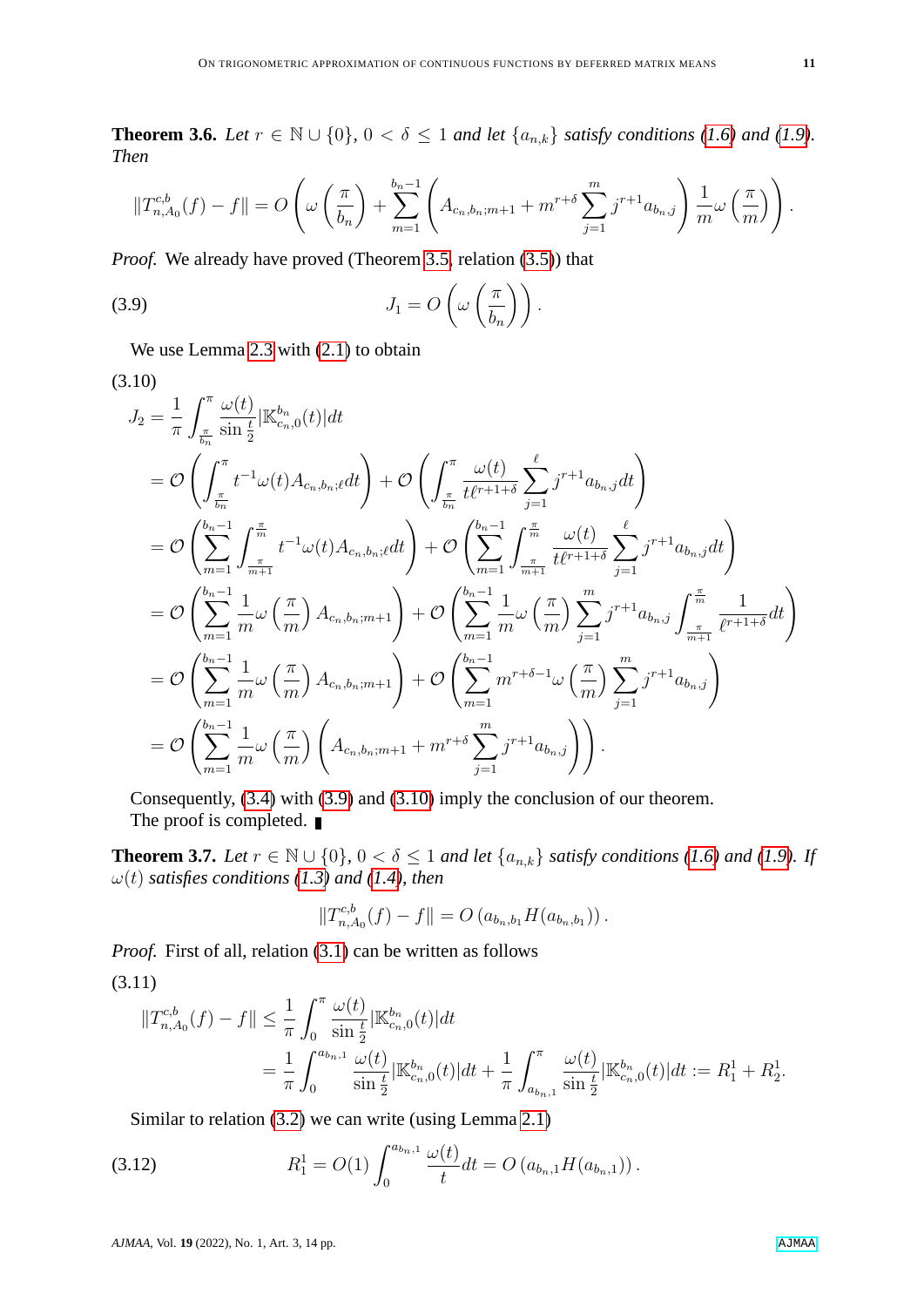The following we have already obtained (at relation [\(2.8\)](#page-6-3) for  $c_n = 0$ )

<span id="page-11-0"></span>
$$
(3.13) \quad |\mathbb{K}_{0,0}^{b_n}(t)| \leq \frac{\pi}{t} \left[ a_{b_n,1} + \sum_{k=1}^{b_n-1} |\Delta a_{b_n,k}| + a_{b_n,b_n} \right] \leq \frac{\pi}{t} \left[ a_{b_n,1} + \sum_{k=1}^{\infty} |\Delta a_{b_n,k}| + a_{b_n,b_n} \right].
$$

Since  $\{a_{n,k}\}\$  satisfies condition [\(1.9\)](#page-4-0), than we get

$$
\sum_{k=1}^{\infty} |\Delta a_{b_n,k}| \leq Ka_{b_n,1},
$$

<span id="page-11-1"></span>
$$
a_{b_n,b_n} \le \sum_{k=b_n}^{\infty} |\Delta a_{b_n,k}| \le \sum_{k=1}^{\infty} |\Delta a_{b_n,k}| \le Ka_{b_n,1},
$$

and, thus [\(3.13\)](#page-11-0) takes its form

(3.14) 
$$
|\mathbb{K}_{c_n,0}^{b_n}(t)| = |\mathbb{K}_{0,0}^{b_n}(t)| = \mathcal{O}\left(\frac{a_{b_n,1}}{t}\right).
$$

Whence, [\(3.14\)](#page-11-1) and [\(1.3\)](#page-1-2) enable us to obtain

(3.15) 
$$
R_2^1 = O(a_{b_n,b_1}) \int_0^{a_{b_n,b_1}} \frac{\omega(t)}{t^2} dt = O(a_{b_n,b_1} H(a_{b_n,b_1})).
$$

<span id="page-11-2"></span>Subsequently, [\(3.12\)](#page-10-2), [\(3.15\)](#page-11-2) and [\(3.11\)](#page-10-3) imply the requested conclusion. The proof is completed.

**Remark 3.2.** Because of [\(1](#page-4-3).7), we conclude that Theorem [3.7](#page-10-4) also holds true, if  $\{a_{n,k}\}$  satisfies

$$
\sum_{k=m}^{\infty} |a_{b_n,k} - a_{b_n,k+1}| \leq Ka_{b_n,m}
$$

instead of condition [\(1.9\)](#page-4-0).

Similarly, for  $b_n = \lambda(n)$  and  $a_n = 0$ , Theorem [3.7](#page-10-4) implies the following:

**Corollary 3.8.** *Let*  $r \in \mathbb{N} \cup \{0\}$ ,  $0 < \delta \le 1$  *and let*  $\{a_{\lambda(n),k}\}$  *satisfy conditions [\(1.6\)](#page-2-3) and [\(1.9\)](#page-4-0). If*  $\omega(t)$  *satisfies conditions [\(1.3\)](#page-1-2) and [\(1.4\)](#page-2-0), then* 

$$
\|\tau_{n,A_0}^{\lambda}(f)-f\|=O(a_{\lambda(n),b_1}H(a_{\lambda(n),b_1}))
$$

Also, if we choose  $T^{c,b}_{n,c}$  $n_{n,A_0}^{\alpha,\delta}(f;x)$  to be the deferred Nörlund transformation

$$
DN_n^{c,b}(f;x) = \frac{1}{P_0^{b_n-c_n-1}} \sum_{k=c_n+1}^{b_n} p_{b_n-k} s_k(f;x),
$$

then we get:

**Corollary 3.9.** *Let*  $r \in \mathbb{N} \cup \{0\}$ ,  $0 < \delta \leq 1$  *and let*  $\{p_k\}$  *satisfies condition and* [\(1.9\)](#page-4-0)*. If*  $\omega(t)$ *satisfies conditions [\(1.3\)](#page-1-2) and [\(1.4\)](#page-2-0), then*

$$
||DN_n^{c,b}(f) - f|| = O\left(\frac{p_{b_n-b_1}}{P_0^{b_n-c_n-1}}H\left(\frac{p_{b_n-b_1}}{P_0^{b_n-c_n-1}}\right)\right).
$$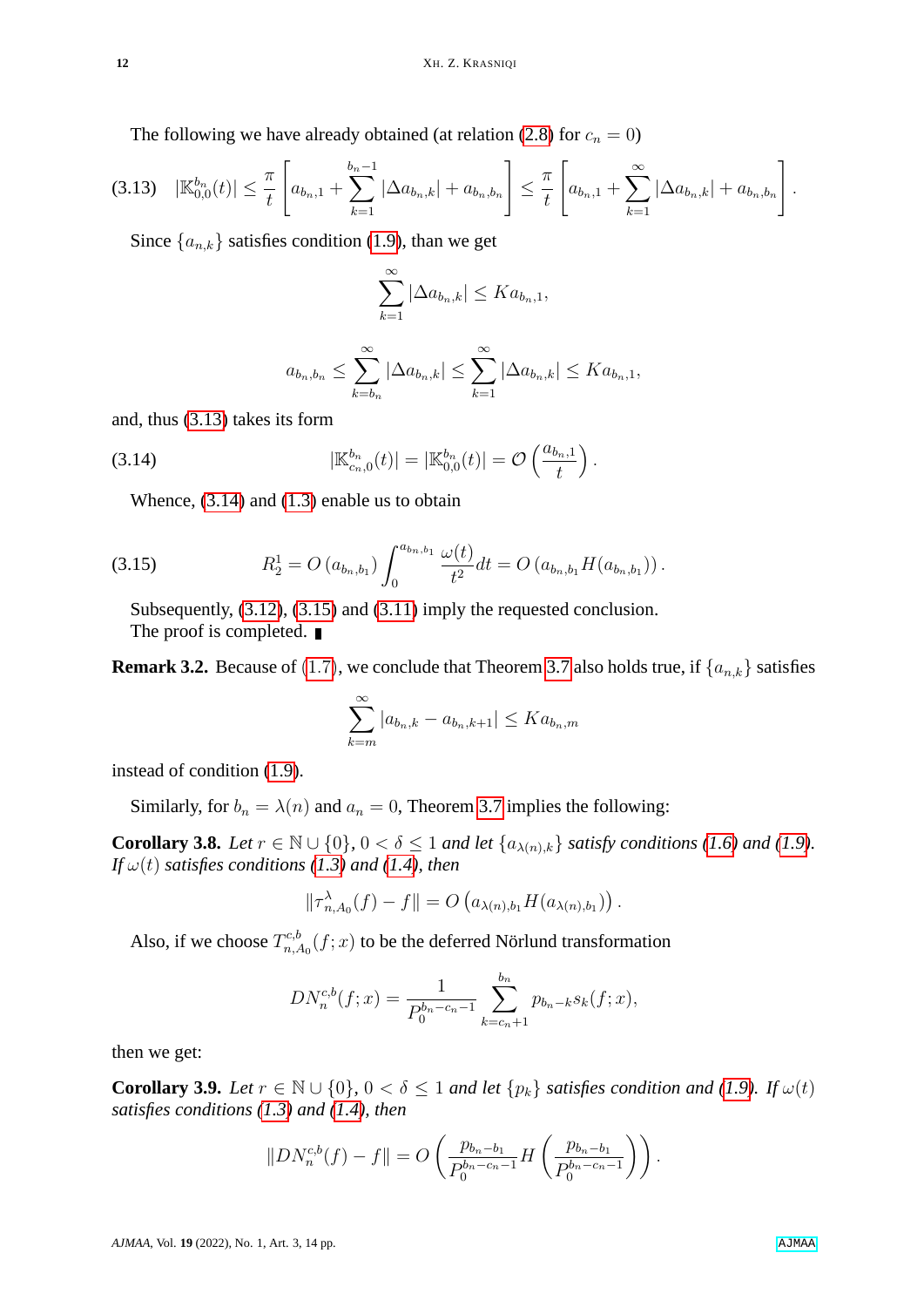#### 4. **CONCLUSION**

In this paper we have introduced the deferred matrix means which contain the deferred Nörlund and the deferred Riesz appearing recently in mathematical research and the deferred Cesàro means introduced about ninety years ago. Using these new means of Fourier series of a continuous function and a new class of sequences, we have determined the degree of approximation of such function via its modulus of continuity and a positive mediate function.

## **REFERENCES**

- <span id="page-12-12"></span>[1] R. P. AGNEW, The deferred Cesàro means, *Ann. of Math.*, (2) **33** (1932), no. 3, pp. 413–421.
- <span id="page-12-1"></span>[2] P. CHANDRA, On the degree of approximation of functions belonging to the Lipschitz class, *Nanta Math.*, **8** (1975), no. 1, pp. 88–91.
- <span id="page-12-10"></span>[3] P. CHANDRA, On the degree of approximation of a class of functions by means of Fourier series, *Acta Math. Hungar.*, **52** (1988), pp. 199–205.
- <span id="page-12-2"></span>[4] P. CHANDRA, A note on the degree of approximation of continuous functions, *Acta Math. Hungar.*, **62** (1993), pp. 21–23.
- <span id="page-12-11"></span>[5] U. DEGER and M. KÜCÜKASLAN, A generalization of deferred Cesàro means and some of their applications, *J. Inequal. Appl.*, **2015**, 2015:14, 16 pp.
- <span id="page-12-0"></span>[6] A. S. B. HOLLAND AND B. N. SAHNEY, On degree of approximation by Euler  $(E, q)$ -means, *Studia Sci. Math. Hungar.*, **11** (1976), no. 3-4, pp. 431–435 (1978).
- <span id="page-12-4"></span>[7] XH. Z. KRASNIQI, On the degree of approximation of continuous functions that pertains to the sequence-to-sequence transformation, *Aust. J. Math. Anal. Appl.*, Vol. **7**, No. 2, Art. 13, (2011), pp. 1–10.
- <span id="page-12-5"></span>[8] XH. Z. KRASNIQI, On the degree of approximation of continuous functions by matrix means related to partial sums of a Fourier series, *Comment. Math.*, **52** (2012), no. 2, pp. 207–215.
- <span id="page-12-6"></span>[9] XH. Z. KRASNIQI, Approximation of continuous functions by generalized deferred Voronoi-Nörlund means of partial sums of their Fourier series, *An. Ştiinț. Univ. Al. I. Cuza Iaşi. Mat.* (N.S.)., Tom. **LXVI**, 2020, f.1.
- <span id="page-12-7"></span>[10] XH. Z. KRASNIQI, On the degree of approximation of continuous functions by a linear transformation of their Fourier series, *Communications in Mathematics*, (accepted).
- [11] XH. Z. KRASNIQI, W. ŁENSKI, B. SZAL, Seminormed approximation by nonnegative deferred matrix means of integrable functions in  $H_P^{(\omega)}$  $P^{(\omega)}$  space, (submitted).
- <span id="page-12-8"></span>[12] XH. Z. KRASNIQI, On the degree of approximation of conjugate functions of periodic continuous functions, *Poincare J. Anal. Appl.*, Vol. **7**, No. 2 (2020), pp. 175–184.
- <span id="page-12-9"></span>[13] XH. Z. KRASNIQI, On the degree of approximation of continuous functions by a specific transform of partial sums of their Fourier series, *Acta Comment. Univ. Tartu. Math.*, **25**, No. 1, pp. 5–19 (2021).
- <span id="page-12-13"></span>[14] L. LEINDLER, On the uniform convergence and boundedness of a certain class of sine series, *Anal. Math.*, **27** (2001), no. 4, pp. 279–285.
- <span id="page-12-3"></span>[15] L. LEINDLER, On the degree of approximation of continuous functions, *Acta Math. Hungar.*, **104** (2004), pp. 105–113.
- <span id="page-12-14"></span>[16] L. LEINDLER, Two embedding theorems, *Acta Sci. Math. (Szeged)*, **71** (2005), no. 3-4, pp. 619– 630.